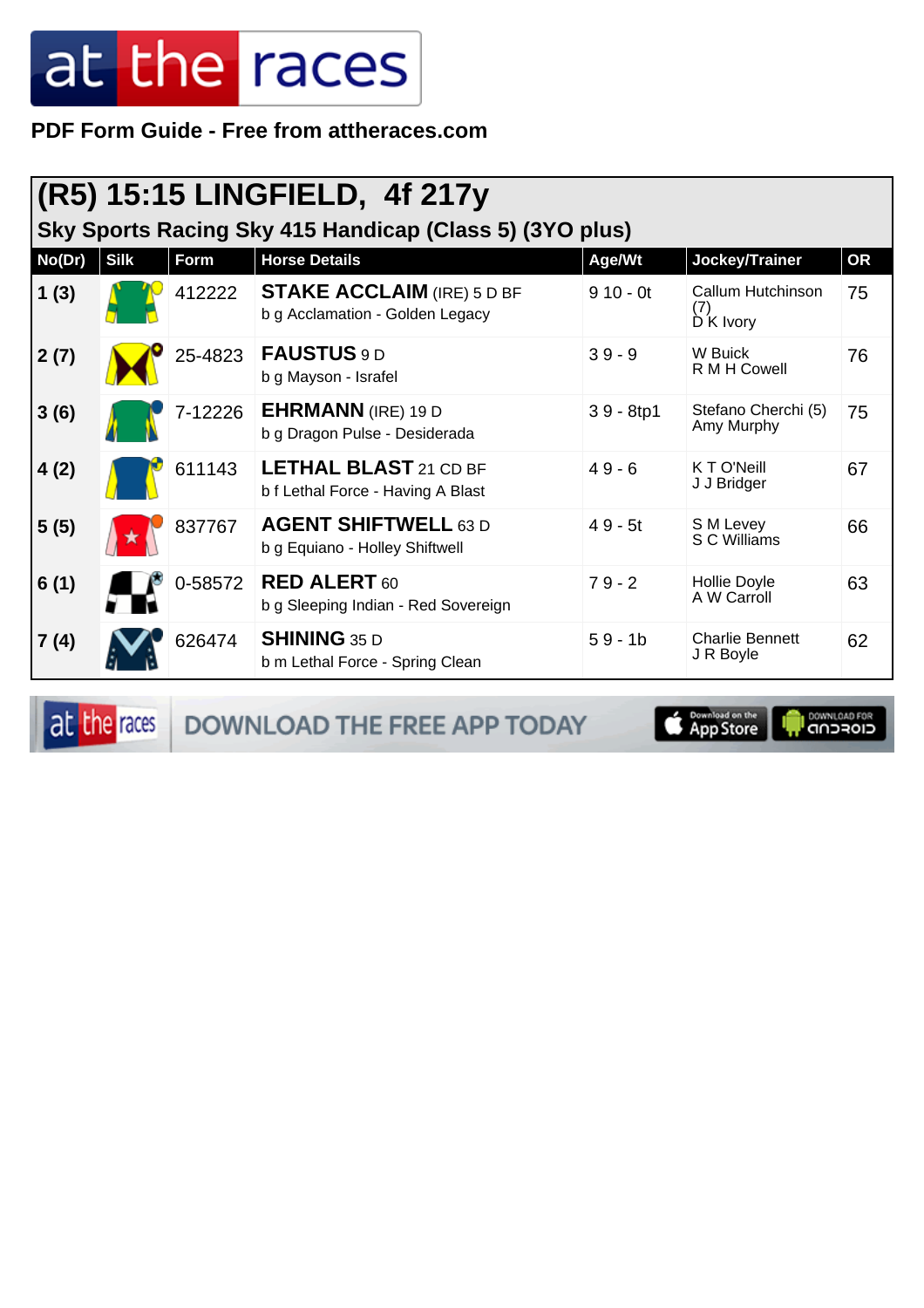PDF Form Guide - Free from attheraces.com

| $ {\sf (R6)}$ 15:45 LINGFIELD, 7f                               |             |         |                                                                                |            |                                                     |           |  |
|-----------------------------------------------------------------|-------------|---------|--------------------------------------------------------------------------------|------------|-----------------------------------------------------|-----------|--|
| Free Tips Daily On attheraces.com Handicap (Class 4) (3YO plus) |             |         |                                                                                |            |                                                     |           |  |
| No(Dr)                                                          | <b>Silk</b> | Form    | <b>Horse Details</b>                                                           | Age/Wt     | Jockey/Trainer                                      | <b>OR</b> |  |
| 1(2)                                                            |             | 11130-4 | <b>HIERONYMUS</b> 40 D<br>b g Dutch Art - Sleek                                | $510 - 1p$ | T E Whelan<br>George Baker                          | 86        |  |
| 2(5)                                                            |             | 516946- | <b>LOVE POWERFUL (IRE) 260</b><br>b f Gutaifan - Montefino                     | $410 - 0$  | S De Sousa<br>R Hannon                              | 85        |  |
| 3(8)                                                            |             | 631-405 | <b>GOLDEN FORCE 114 D</b><br>b g Lethal Force - Malilla                        | $59 - 13v$ | George Wood<br><b>Charlie Fellowes</b>              | 84        |  |
| 4(7)                                                            |             | 69-7713 | <b>BE PREPARED 24 BF</b><br>b g Due Diligence - Chicklade                      | $49 - 9p1$ | K T O'Neill<br>J J Bridger                          | 80        |  |
| 5(10)                                                           |             | 1139-04 | <b>COLONEL WHITEHEAD (IRE) 55</b><br><b>CD</b><br>b g Showcasing - Lady Brigid | 49 - 7tp1  | Callum Hutchinson<br>(7)<br>Mrs H Main              | 78        |  |
| 6(1)                                                            |             | 104-752 | <b>STREET KID (IRE) 30</b><br>ch g Street Boss - Brushed Gold                  | $39 - 4p$  | <b>Daniel Muscutt</b><br>Kevin Philippart De<br>Foy | 84        |  |
| 7(9)                                                            |             | 196000  | <b>CITYZEN SERG (IRE) 40</b><br>b g Raven's Pass - Summer Dream                | $49 - 4$   | S M Levey<br>R Hannon                               | 75        |  |
| 8(4)                                                            |             | $421 -$ | <b>MARKS BEAR (IRE) 235</b><br>b g Kodi Bear - Elizabeth Swann                 | $39 - 2$   | <b>Hector Crouch</b><br>G L Moore                   | 82        |  |
| 9(6)                                                            |             | 45-5213 | <b>MIGHTY POWER</b> (IRE) 18<br>gr g Markaz - Tooley Woods                     | $38 - 11$  | W Buick<br>Alice Haynes                             | 77        |  |
| 10(3)                                                           |             | 8-637   | <b>AFTA PARTY (IRE) 23</b><br>gr g Mastercraftsman - Wood Fairy                | $38 - 9$   | Hollie Doyle<br>Tom Ward                            | 75        |  |

at the races

DOWNLOAD THE FREE APP TODAY

App Store

DOWNLOAD FOR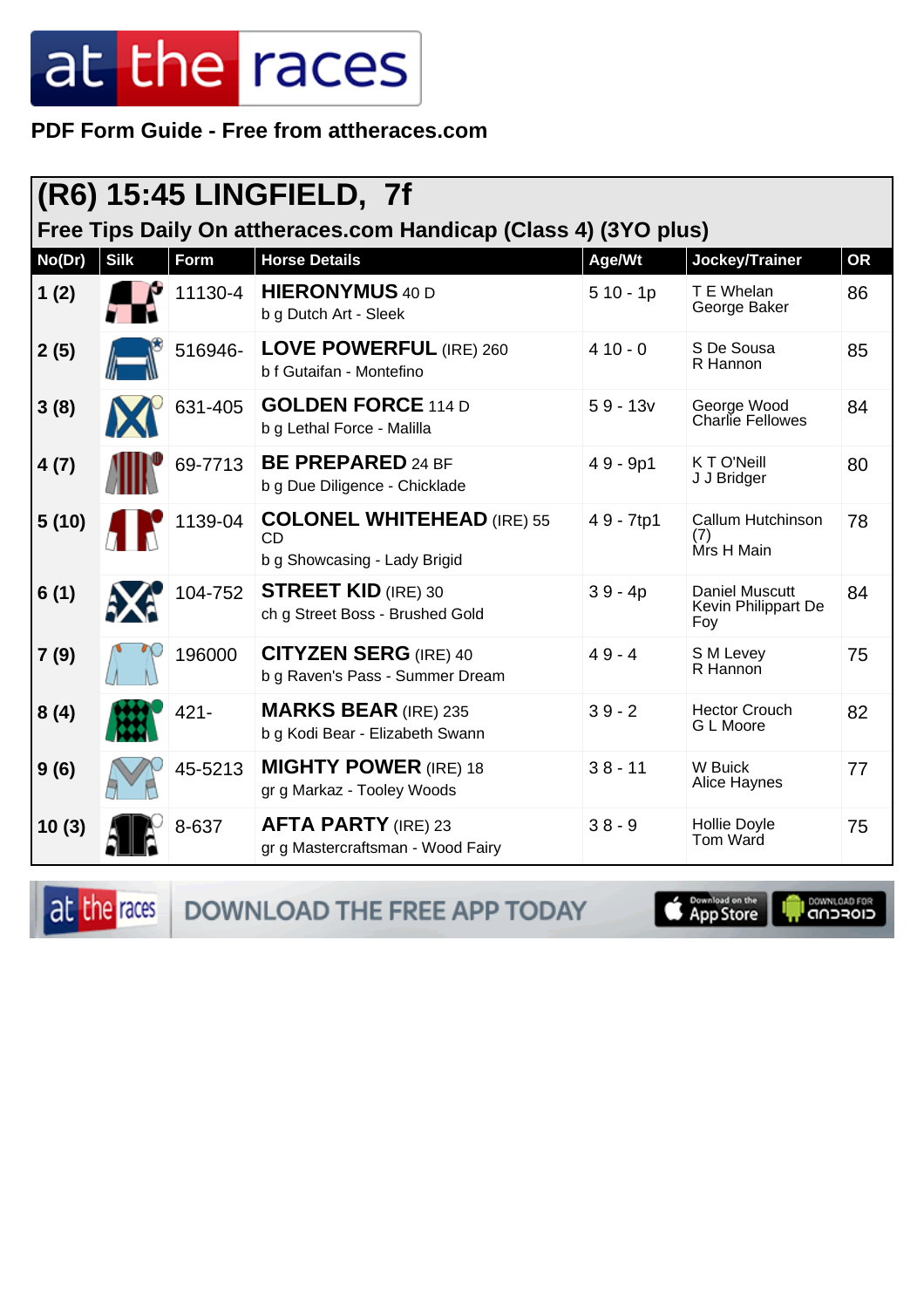PDF Form Guide - Free from attheraces.com

| $\vert$ (R7) 16:15 LINGFIELD, 7f                                        |             |          |                                                                     |             |                                   |           |
|-------------------------------------------------------------------------|-------------|----------|---------------------------------------------------------------------|-------------|-----------------------------------|-----------|
| Visit attheraces.com/marketmovers Handicap (Div 1) (Class 6) (3YO plus) |             |          |                                                                     |             |                                   |           |
| No(Dr)                                                                  | <b>Silk</b> | Form     | <b>Horse Details</b>                                                | Age/Wt      | Jockey/Trainer                    | <b>OR</b> |
| 1(10)                                                                   |             | 2965-54  | <b>BYTHEBAY 18</b><br>br g Cable Bay - Kristollini                  | $410 - 0p1$ | S M Mooney (7)<br>James Ferguson  | 65        |
| 2(9)                                                                    |             | 430-273  | <b>WOODCOCK</b> (IRE) 17<br>gr g Gutaifan - Tooley Woods            | $49 - 13$   | <b>Hector Crouch</b><br>H Candy   | 64        |
| 3(7)                                                                    |             | 3250-00  | <b>FORESHORE 72</b><br>b g Footstepsinthesand - Skinny Love         | $49 - 12$   | Stefano Cherchi (5)<br>M Madgwick | 63        |
| 4(4)                                                                    |             | 512570   | <b>CLEGANE 26 D</b><br>ch f Iffraaj - Cradle Of Life                | $49 - 11t$  | R Coakley<br>S C Williams         | 62        |
| 5(11)                                                                   |             | $1 - 45$ | <b>RITA THE CHEETAH 20</b><br>b f Prince Of Lir - Munaawashat       | $39 - 5$    | Hollie Doyle<br>Rae Guest         | 65        |
| 6(2)                                                                    |             | 9537-08  | <b>SHARSTED</b> (GER) 61<br>b f Maxios - Shiramiyna                 | $39 - 3h1$  | S De Sousa<br>D Menuisier         | 63        |
| 7(5)                                                                    |             | 40-624   | <b>CHLOHOLTEEN 17</b><br>gr f Clodovil - Shemissa                   | $39 - 3$    | S W Kelly<br>George Baker         | 63        |
| 8(8)                                                                    |             | 76-3502  | <b>SIX TIL TWELVE (IRE) 41</b><br>b g Bungle Inthejungle - Cuiseach | $59 - 0p$   | W Buick<br>Robyn Brisland         | 51        |
| 9(3)                                                                    |             | 296567   | <b>NOZIERES 25</b><br>b f Mayson - Cool Catena                      | $38 - 11$   | William Carson<br>A Carson        | 57        |
| 10<br>(12)                                                              |             | $27-0$   | <b>INCORRIGIBLE 19</b><br>b f Oasis Dream - Indignant               | $38 - 11$   | S M Levey<br>R Hannon             | 57        |
| 11 (1)                                                                  |             | 9-6904   | <b>RUBEE FORTY 9</b><br>b f Lethal Force - Desert Kiss              | $48 - 9$    | Tyler Heard (5)<br>J J Bridger    | 46        |
| 12(6)                                                                   |             | 42300-7  | <b>ALPINE SPRINGS (IRE) 18</b><br>gr f Anjaal - Conciliatory        | $38 - 7$    | KTO'Neill<br><b>Simon Pearce</b>  | 53        |
| Long Handicap: Rubee Forty 8 - 8                                        |             |          |                                                                     |             |                                   |           |

at the races DOWNLOAD THE FREE APP TODAY

**S** Download on the

**I DOWNLOAD FOR**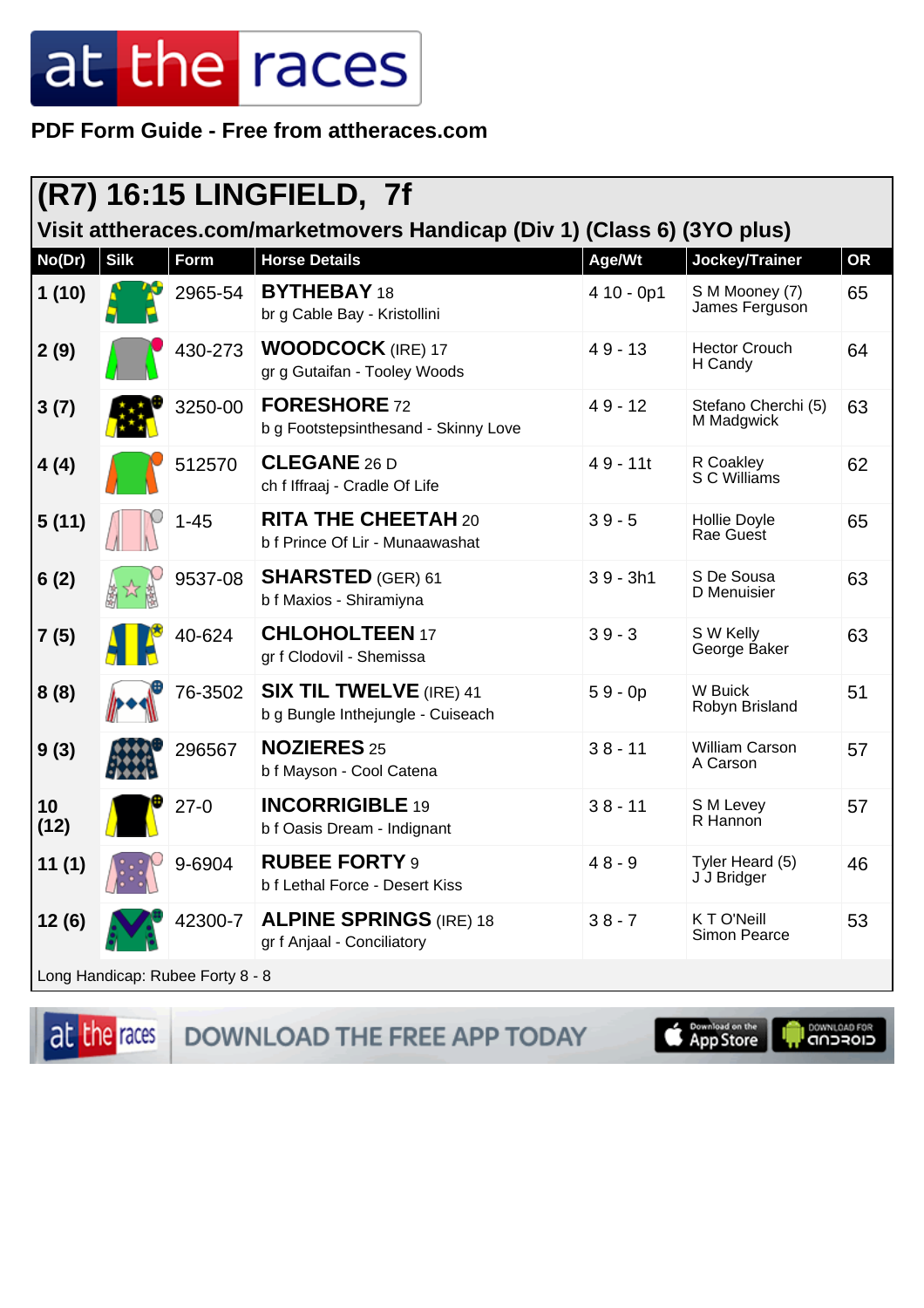PDF Form Guide - Free from attheraces.com

| (R8) 16:45 LINGFIELD, 7f                                                |             |             |                                                                      |              |                                          |           |  |
|-------------------------------------------------------------------------|-------------|-------------|----------------------------------------------------------------------|--------------|------------------------------------------|-----------|--|
| Visit attheraces.com/marketmovers Handicap (Div 2) (Class 6) (3YO plus) |             |             |                                                                      |              |                                          |           |  |
| No(Dr)                                                                  | <b>Silk</b> | <b>Form</b> | <b>Horse Details</b>                                                 | Age/Wt       | Jockey/Trainer                           | <b>OR</b> |  |
| 1(12)                                                                   |             | 4470-86     | <b>LEGENDE D'ART</b> (IRE) 154<br>b g Kingman - Legende Bleue        | $410 - 0t$   | R Coakley<br>Henry Spiller               | 65        |  |
| 2(2)                                                                    |             | 40246/5     | <b>HAVANA DAWN 17</b><br>gr f Havana Gold - Rock Ace                 | $49 - 11$    | Laura Pearson (5)<br>Robert Stephens     | 62        |  |
| 3(9)                                                                    |             | 465308      | <b>IN THE COVE</b> (IRE) 19 D<br>b g Footstepsinthesand - Vatrouchka | $59 - 11b$   | Thore Hammer<br>Hansen (3)<br>R Hannon   | 62        |  |
| 4(5)                                                                    |             | 9004-28     | <b>WINKLEMANN</b> (IRE) 163 D<br>br g Rip Van Winkle - Kykuit        | $99 - 6p$    | Imogen Mathias (7)<br>J L Flint          | 57        |  |
| 5(3)                                                                    |             | 6345-53     | <b>MAGICAL MILE (IRE) 4 BF</b><br>ch c Sepoy - Magical Crown         | $39 - 4v1$   | S De Sousa<br>I Mohammed                 | 64        |  |
| 6(7)                                                                    |             | 20-0709     | <b>POETRY AND ART 21</b><br>br f Poet's Voice - Ashford Belle        | $49 - 3p1$   | L Morris<br>Mrs L J Mongan               | 54        |  |
| 7(11)                                                                   |             | 05685-0     | <b>MIND THAT JET</b> (IRE) 27<br>b g Kodiac - Rate                   | $39 - 2b1t$  | Louis Steward<br><b>Mohamed Moubarak</b> | 62        |  |
| 8(6)                                                                    |             | 106-337     | <b>VITALLINE 20</b><br>b g Due Diligence - Vitta's Touch             | $38 - 11$    | Hollie Doyle<br><b>B</b> James           | 57        |  |
| 9(10)                                                                   |             | 08-5707     | <b>RIVERS LAD 14</b><br>b g Adaay - Siena Gold                       | $38 - 11p$   | $D \to Hogan(3)$<br>Robyn Brisland       | 57        |  |
| 10(4)                                                                   |             | 853400      | <b>TARNEEMAT 17</b><br>b f War Command - Sounds Of April             | $38 - 10$ bt | Stefano Cherchi (5)<br>M Madgwick        | 56        |  |
| 11(8)                                                                   |             | 5-32970     | <b>PURE PURFECTION (IRE) 41</b><br>b f Dream Ahead - Rose Of Africa  | 48 - 9hp     | <b>Charlie Bennett</b><br>J R Boyle      | 46        |  |
| 12(1)                                                                   |             | 0-0740      | <b>DEW YOU BELIEVE</b> (IRE) 41<br>b g Make Believe - Dew            | $38 - 1$     | K T O'Neill<br>E A L Dunlop              | 47        |  |
| Long Handicap: Pure Purfection 8 - 8                                    |             |             |                                                                      |              |                                          |           |  |

at the races

DOWNLOAD THE FREE APP TODAY

App Store

DOWNLOAD FOR